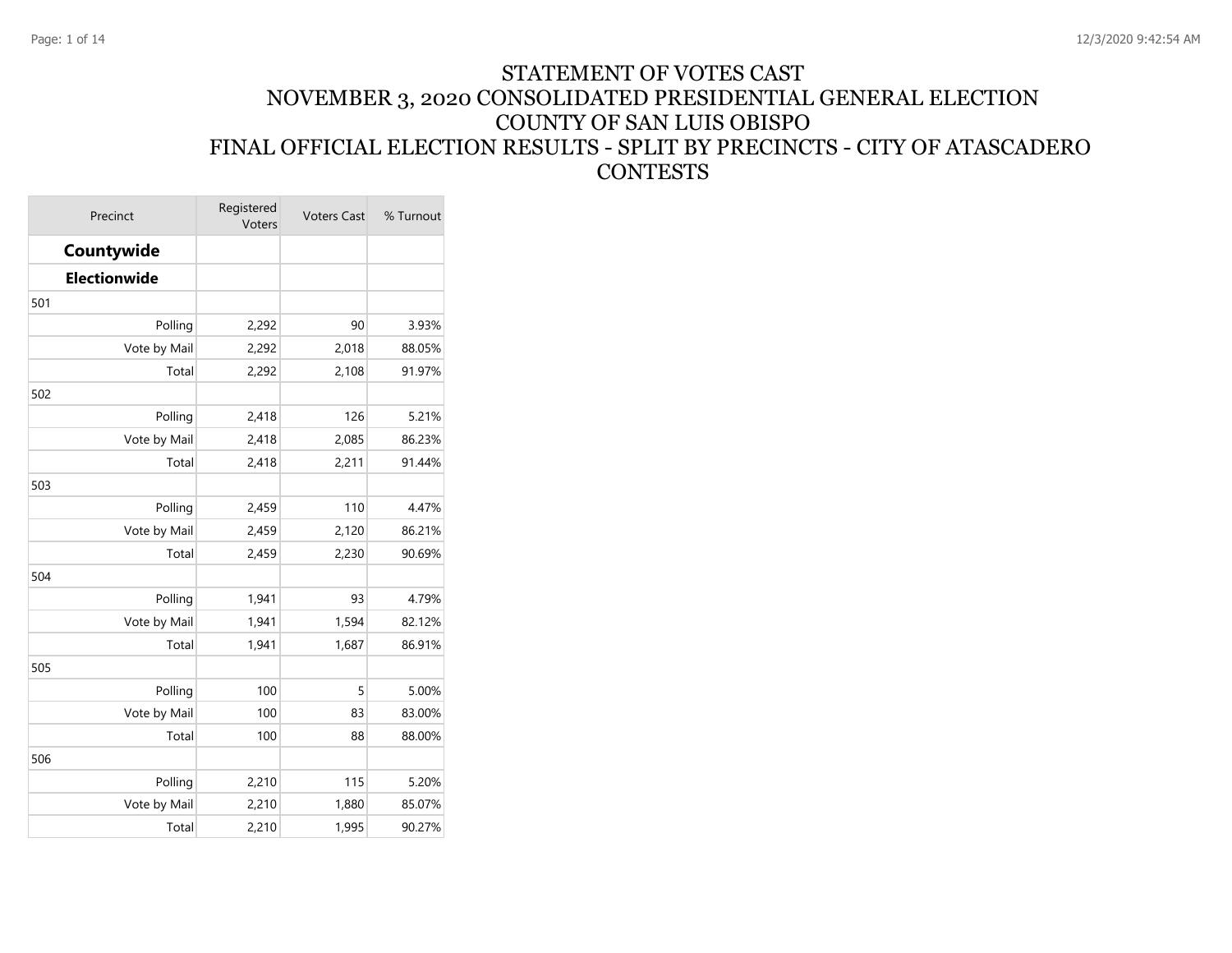#### Page: 2 of 14

 $\sim$ 

| Precinct             | Registered<br>Voters | <b>Voters Cast</b> | % Turnout |
|----------------------|----------------------|--------------------|-----------|
| 507                  |                      |                    |           |
| Polling              | 2,253                | 129                | 5.73%     |
| Vote by Mail         | 2,253                | 1,804              | 80.07%    |
| Total                | 2,253                | 1,933              | 85.80%    |
| 508                  |                      |                    |           |
| Polling              | 2,148                | 105                | 4.89%     |
| Vote by Mail         | 2,148                | 1,771              | 82.45%    |
| Total                | 2,148                | 1,876              | 87.34%    |
| 509                  |                      |                    |           |
| Polling              | 2,484                | 125                | 5.03%     |
| Vote by Mail         | 2,484                | 2,001              | 80.56%    |
| Total                | 2,484                | 2,126              | 85.59%    |
| 510                  |                      |                    |           |
| Polling              | 1,901                | 138                | 7.26%     |
| Vote by Mail         | 1,901                | 1,489              | 78.33%    |
| Total                | 1,901                | 1,627              | 85.59%    |
| Electionwide - Total | 20,206               | 17,881             | 88.49%    |
| Countywide - Total   | 20,206               | 17,881             | 88.49%    |
| Polling              | 20,206               | 1,036              | 5.13%     |
| Vote by Mail         | 20,206               | 16,845             | 83.37%    |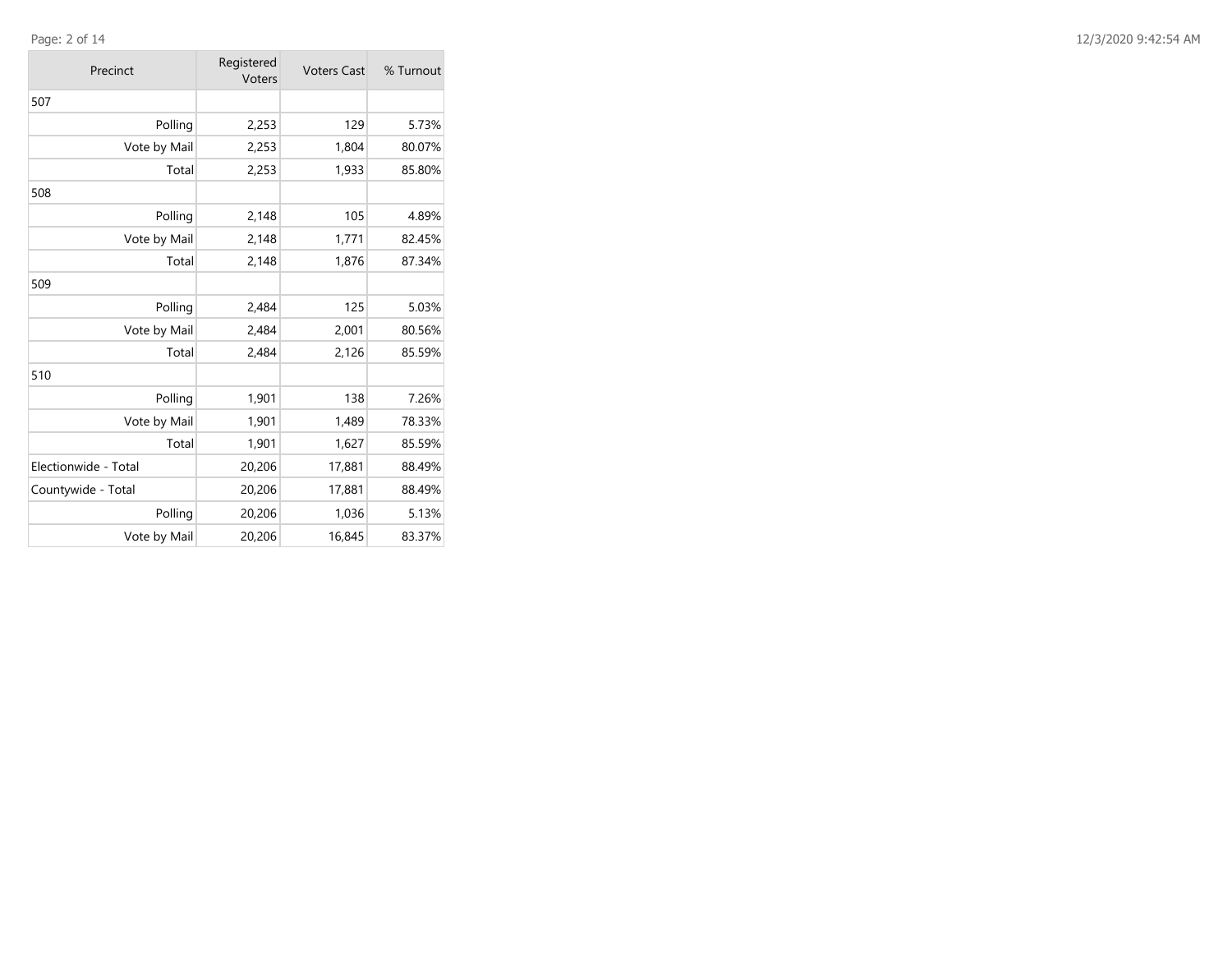# **City Of Atascadero MAYOR (Vote for 1)**

| Precinct     | <b>Times Cast</b> | Registered<br>Voters | Undervotes     | Overvotes      |
|--------------|-------------------|----------------------|----------------|----------------|
| Countywide   |                   |                      |                |                |
| Electionwide |                   |                      |                |                |
| 501          |                   |                      |                |                |
| Polling      | 90                | 2,292                | 5              | $\mathbf 0$    |
| Vote by Mail | 2,018             | 2,292                | 98             | $\mathbf 0$    |
| Total        | 2,108             | 2,292                | 103            | $\mathbf 0$    |
| 502          |                   |                      |                |                |
| Polling      | 126               | 2,418                | 7              | $\mathbf{0}$   |
| Vote by Mail | 2,085             | 2,418                | 91             | $\mathbf 0$    |
| Total        | 2,211             | 2,418                | 98             | $\mathbf 0$    |
| 503          |                   |                      |                |                |
| Polling      | 110               | 2,459                | $\overline{7}$ | $\mathbf 0$    |
| Vote by Mail | 2,120             | 2,459                | 108            | $\mathbf 0$    |
| Total        | 2,230             | 2,459                | 115            | $\mathbf 0$    |
| 504          |                   |                      |                |                |
| Polling      | 93                | 1,941                | 9              | $\mathbf 0$    |
| Vote by Mail | 1,594             | 1,941                | 87             | $\mathbf 0$    |
| Total        | 1,687             | 1,941                | 96             | $\mathbf 0$    |
| 505          |                   |                      |                |                |
| Polling      | 5                 | 100                  | $\mathbf 0$    | $\mathbf 0$    |
| Vote by Mail | 83                | 100                  | 8              | $\mathbf{1}$   |
| Total        | 88                | 100                  | 8              | $\mathbf{1}$   |
| 506          |                   |                      |                |                |
| Polling      | 115               | 2,210                | 17             | $\mathbf{1}$   |
| Vote by Mail | 1,880             | 2,210                | 107            | $\mathbf{1}$   |
| Total        | 1,995             | 2,210                | 124            | $\overline{c}$ |
| 507          |                   |                      |                |                |
| Polling      | 129               | 2,253                | 12             | $\mathbf 0$    |
| Vote by Mail | 1,804             | 2,253                | 95             | $\mathbf 0$    |
| Total        | 1,933             | 2,253                | 107            | $\overline{0}$ |

| <b>JERRY TANIMOTO</b><br>Precinct |             |        | HEATHER L<br>MORENO |        |  |
|-----------------------------------|-------------|--------|---------------------|--------|--|
| Countywide                        |             |        |                     |        |  |
| <b>Electionwide</b>               |             |        |                     |        |  |
| 501                               |             |        |                     |        |  |
| Polling                           | 21          | 24.71% | 41                  | 48.24% |  |
| Vote by Mail                      | 573         | 29.84% | 867                 | 45.16% |  |
| Total                             | 594         | 29.63% | 908                 | 45.29% |  |
| 502                               |             |        |                     |        |  |
| Polling                           | 28          | 23.53% | 57                  | 47.90% |  |
| Vote by Mail                      | 660         | 33.10% | 971                 | 48.70% |  |
| Total                             | 688         | 32.56% | 1,028               | 48.65% |  |
| 503                               |             |        |                     |        |  |
| Polling                           | 22          | 21.36% | 50                  | 48.54% |  |
| Vote by Mail                      | 744         | 36.98% | 854                 | 42.45% |  |
| Total                             | 766         | 36.22% | 904                 | 42.74% |  |
| 504                               |             |        |                     |        |  |
| Polling                           | 22          | 26.19% | 33                  | 39.29% |  |
| Vote by Mail                      | 559         | 37.09% | 602                 | 39.95% |  |
| Total                             | 581         | 36.52% | 635                 | 39.91% |  |
| 505                               |             |        |                     |        |  |
| Polling                           | $\mathbf 0$ | 0.00%  | 3                   | 60.00% |  |
| Vote by Mail                      | 16          | 21.62% | 41                  | 55.41% |  |
| Total                             | 16          | 20.25% | 44                  | 55.70% |  |
| 506                               |             |        |                     |        |  |
| Polling                           | 28          | 28.87% | 45                  | 46.39% |  |
| Vote by Mail                      | 485         | 27.37% | 839                 | 47.35% |  |
| Total                             | 513         | 27.45% | 884                 | 47.30% |  |
| 507                               |             |        |                     |        |  |
| Polling                           | 29          | 24.79% | 60                  | 51.28% |  |
| Vote by Mail                      | 631         | 36.92% | 669                 | 39.15% |  |
| Total                             | 660         | 36.14% | 729                 | 39.92% |  |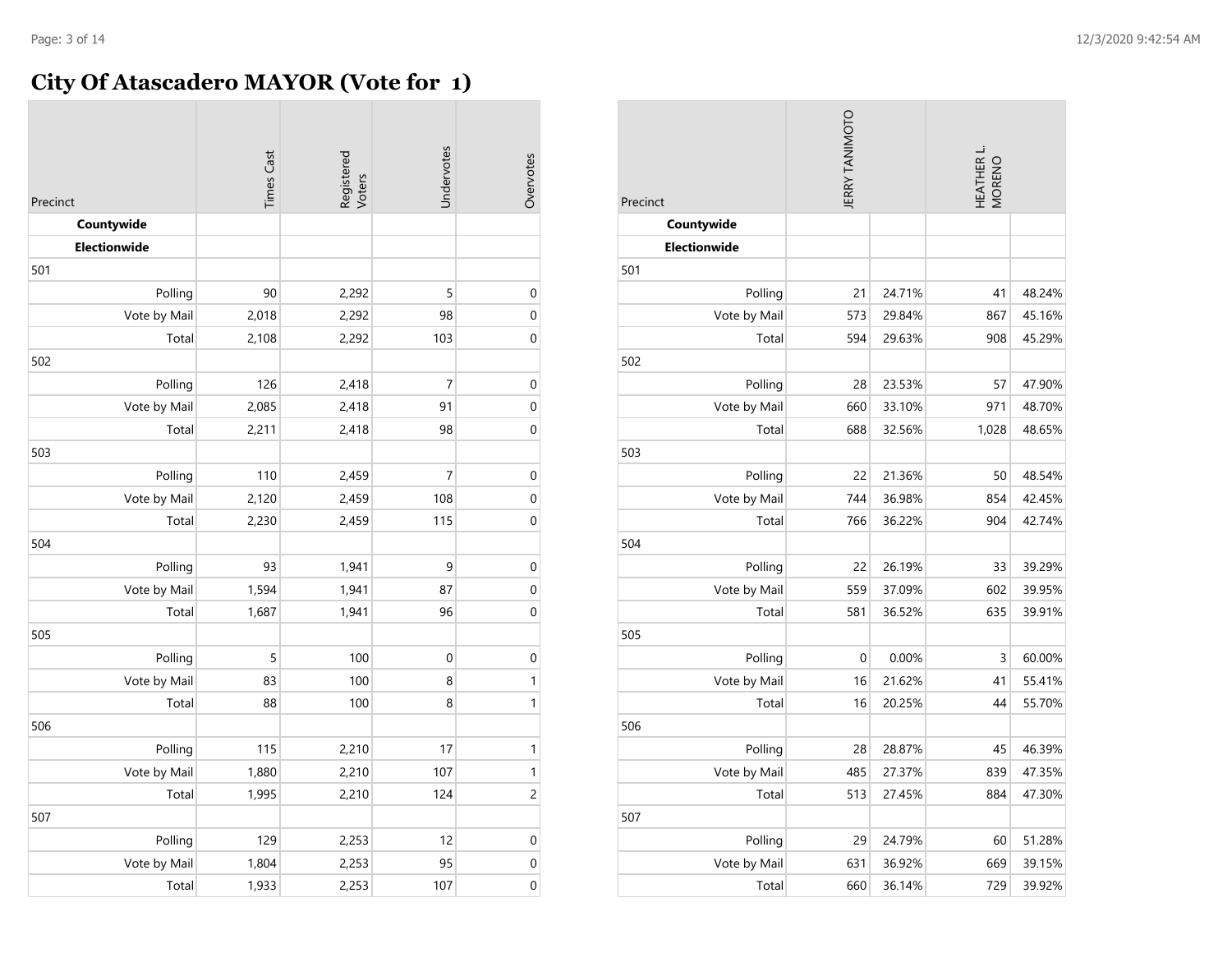| Precinct     |                |        |                  |       | <b>IOSH DONOVAN</b><br><b>Total Votes</b><br>Write-in |             | Unresolved<br>Write-In |
|--------------|----------------|--------|------------------|-------|-------------------------------------------------------|-------------|------------------------|
| Countywide   |                |        |                  |       |                                                       |             |                        |
| Electionwide |                |        |                  |       |                                                       |             |                        |
| 501          |                |        |                  |       |                                                       |             |                        |
| Polling      | 23             | 27.06% | $\pmb{0}$        | 0.00% | 85                                                    | $\mathbf 0$ |                        |
| Vote by Mail | 480            | 25.00% | $\boldsymbol{0}$ | 0.00% | 1,920                                                 | $\mathbf 0$ |                        |
| Total        | 503            | 25.09% | $\mathbf 0$      | 0.00% | 2,005                                                 | $\mathbf 0$ |                        |
| 502          |                |        |                  |       |                                                       |             |                        |
| Polling      | 34             | 28.57% | $\pmb{0}$        | 0.00% | 119                                                   | $\pmb{0}$   |                        |
| Vote by Mail | 363            | 18.20% | $\boldsymbol{0}$ | 0.00% | 1,994                                                 | $\mathbf 0$ |                        |
| Total        | 397            | 18.79% | $\mathbf 0$      | 0.00% | 2,113                                                 | $\mathbf 0$ |                        |
| 503          |                |        |                  |       |                                                       |             |                        |
| Polling      | 31             | 30.10% | $\boldsymbol{0}$ | 0.00% | 103                                                   | $\mbox{O}$  |                        |
| Vote by Mail | 414            | 20.58% | $\mathbf 0$      | 0.00% | 2,012                                                 | $\pmb{0}$   |                        |
| Total        | 445            | 21.04% | $\mathbf 0$      | 0.00% | 2,115                                                 | $\mathbf 0$ |                        |
| 504          |                |        |                  |       |                                                       |             |                        |
| Polling      | 29             | 34.52% | $\mathbf 0$      | 0.00% | 84                                                    | $\mathbf 0$ |                        |
| Vote by Mail | 346            | 22.96% | $\mathbf 0$      | 0.00% | 1,507                                                 | $\mathbf 0$ |                        |
| Total        | 375            | 23.57% | $\pmb{0}$        | 0.00% | 1,591                                                 | $\pmb{0}$   |                        |
| 505          |                |        |                  |       |                                                       |             |                        |
| Polling      | $\overline{c}$ | 40.00% | $\boldsymbol{0}$ | 0.00% | 5                                                     | $\pmb{0}$   |                        |
| Vote by Mail | 17             | 22.97% | $\mathbf 0$      | 0.00% | 74                                                    | $\mathbf 0$ |                        |
| Total        | 19             | 24.05% | $\boldsymbol{0}$ | 0.00% | 79                                                    | $\pmb{0}$   |                        |
| 506          |                |        |                  |       |                                                       |             |                        |
| Polling      | 24             | 24.74% | $\boldsymbol{0}$ | 0.00% | 97                                                    | $\mathbf 0$ |                        |
| Vote by Mail | 448            | 25.28% | $\mathbf 0$      | 0.00% | 1,772                                                 | $\pmb{0}$   |                        |
| Total        | 472            | 25.25% | $\mathbf 0$      | 0.00% | 1,869                                                 | $\pmb{0}$   |                        |
| 507          |                |        |                  |       |                                                       |             |                        |
| Polling      | 28             | 23.93% | $\mathbf 0$      | 0.00% | 117                                                   | $\pmb{0}$   |                        |
| Vote by Mail | 409            | 23.93% | $\boldsymbol{0}$ | 0.00% | 1,709                                                 | $\pmb{0}$   |                        |
| Total        | 437            | 23.93% | $\mathbf 0$      | 0.00% | 1,826                                                 | $\mathbf 0$ |                        |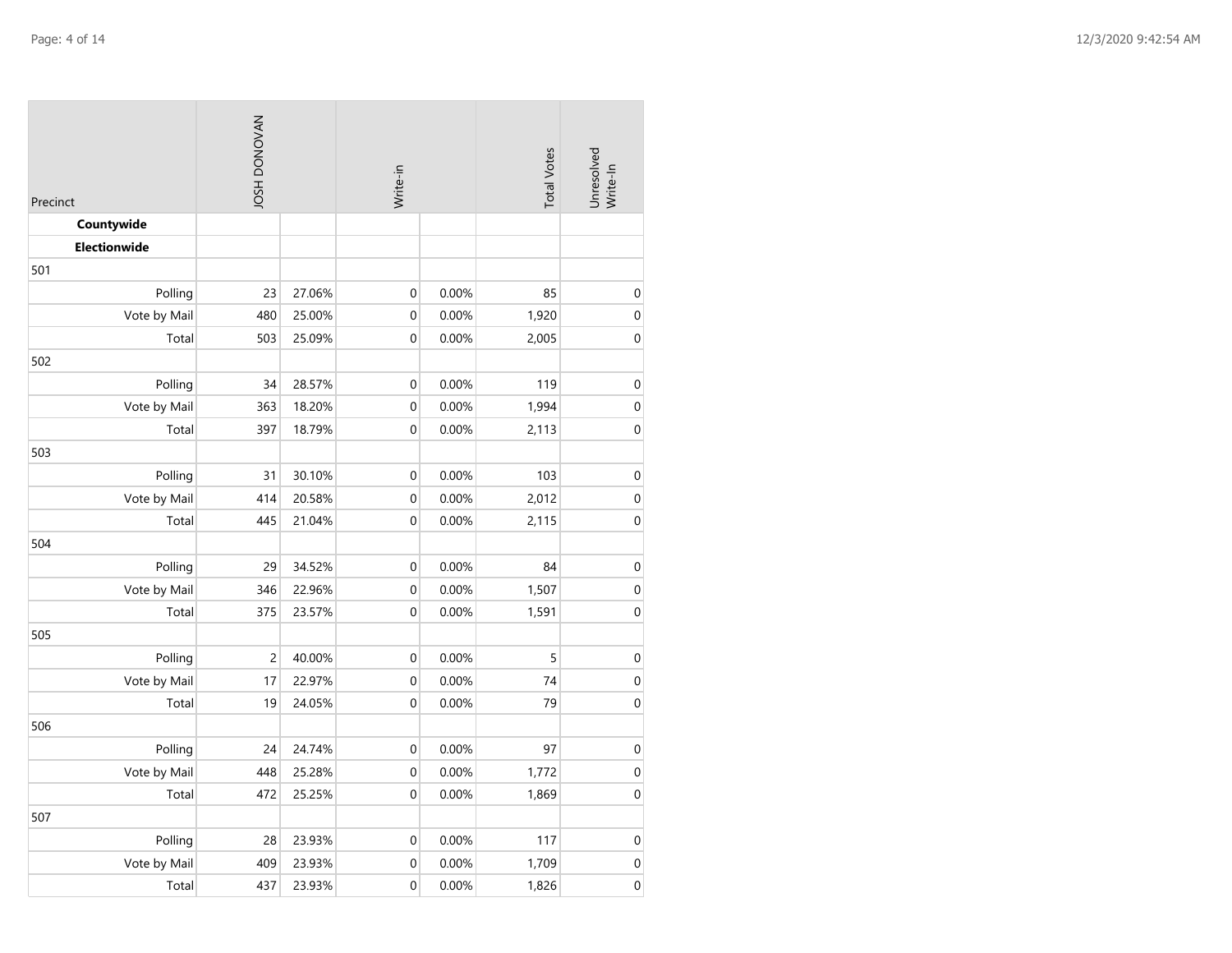$\sim$ 

 $\mathcal{L}$ 

| Precinct             | <b>Times Cast</b> | Registered<br>Voters | Undervotes | Overvotes   |
|----------------------|-------------------|----------------------|------------|-------------|
| 508                  |                   |                      |            |             |
| Polling              | 105               | 2,148                | 6          | $\mathbf 0$ |
| Vote by Mail         | 1,771             | 2,148                | 111        | $\mathbf 0$ |
| Total                | 1,876             | 2,148                | 117        | $\mathbf 0$ |
| 509                  |                   |                      |            |             |
| Polling              | 125               | 2,484                | 11         | $\mathbf 0$ |
| Vote by Mail         | 2,001             | 2,484                | 128        | 1           |
| Total                | 2,126             | 2,484                | 139        | 1           |
| 510                  |                   |                      |            |             |
| Polling              | 138               | 1,901                | 19         | $\mathbf 0$ |
| Vote by Mail         | 1,489             | 1,901                | 109        | 1           |
| Total                | 1,627             | 1,901                | 128        | 1           |
| Electionwide - Total | 17,881            | 20,206               | 1,035      | 5           |
| Countywide - Total   | 17,881            | 20,206               | 1,035      | 5           |

| Precinct             | <b>JERRY TANIMOTO</b> |        | HEATHER L.<br>MORENO |        |
|----------------------|-----------------------|--------|----------------------|--------|
| 508                  |                       |        |                      |        |
| Polling              | 23                    | 23.23% | 46                   | 46.46% |
| Vote by Mail         | 577                   | 34.76% | 665                  | 40.06% |
| Total                | 600                   | 34.11% | 711                  | 40.42% |
| 509                  |                       |        |                      |        |
| Polling              | 38                    | 33.33% | 53                   | 46.49% |
| Vote by Mail         | 605                   | 32.32% | 773                  | 41.29% |
| Total                | 643                   | 32.38% | 826                  | 41.59% |
| 510                  |                       |        |                      |        |
| Polling              | 34                    | 28.57% | 55                   | 46.22% |
| Vote by Mail         | 460                   | 33.36% | 623                  | 45.18% |
| Total                | 494                   | 32.98% | 678                  | 45.26% |
| Electionwide - Total | 5,555                 | 32.98% | 7,347                | 43.63% |
| Countywide - Total   | 5,555                 | 32.98% | 7,347                | 43.63% |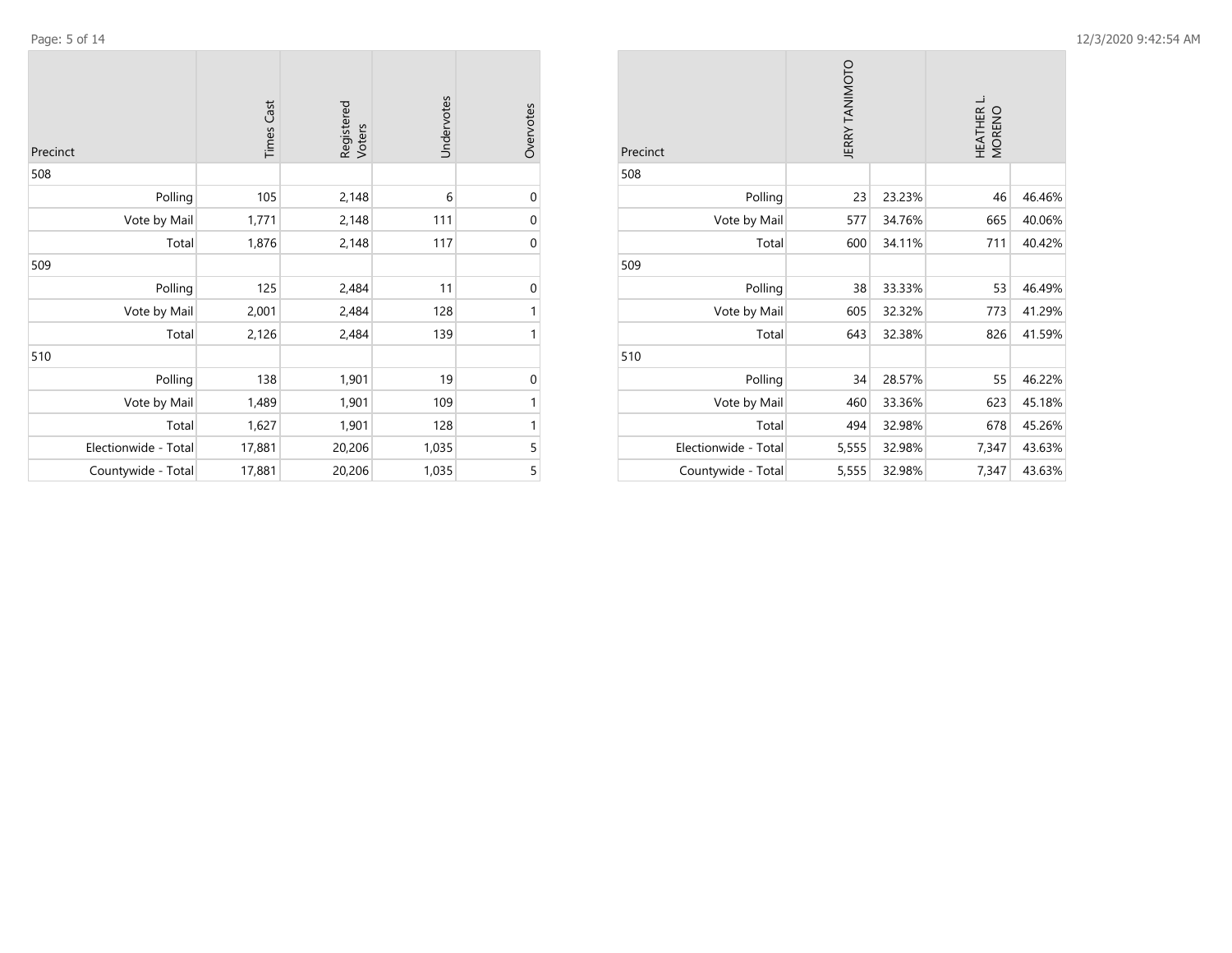| Precinct             | <b>NAVONOU HSOL</b> |        | Write-in         |       | <b>Total Votes</b> | Unresolved<br>Write-In |
|----------------------|---------------------|--------|------------------|-------|--------------------|------------------------|
| 508                  |                     |        |                  |       |                    |                        |
| Polling              | 30                  | 30.30% | $\mathbf 0$      | 0.00% | 99                 | $\mathbf 0$            |
| Vote by Mail         | 418                 | 25.18% | $\mathbf 0$      | 0.00% | 1,660              | $\mathbf 0$            |
| Total                | 448                 | 25.47% | $\mathbf 0$      | 0.00% | 1,759              | $\mathbf 0$            |
| 509                  |                     |        |                  |       |                    |                        |
| Polling              | 23                  | 20.18% | $\boldsymbol{0}$ | 0.00% | 114                | $\boldsymbol{0}$       |
| Vote by Mail         | 494                 | 26.39% | $\mathbf 0$      | 0.00% | 1,872              | $\boldsymbol{0}$       |
| Total                | 517                 | 26.03% | $\boldsymbol{0}$ | 0.00% | 1,986              | $\boldsymbol{0}$       |
| 510                  |                     |        |                  |       |                    |                        |
| Polling              | 30                  | 25.21% | $\boldsymbol{0}$ | 0.00% | 119                | $\mathbf 0$            |
| Vote by Mail         | 296                 | 21.46% | $\mathbf 0$      | 0.00% | 1,379              | $\boldsymbol{0}$       |
| Total                | 326                 | 21.76% | $\boldsymbol{0}$ | 0.00% | 1,498              | $\boldsymbol{0}$       |
| Electionwide - Total | 3,939               | 23.39% | $\boldsymbol{0}$ | 0.00% | 16,841             | $\pmb{0}$              |
| Countywide - Total   | 3,939               | 23.39% | $\boldsymbol{0}$ | 0.00% | 16,841             | $\mathbf 0$            |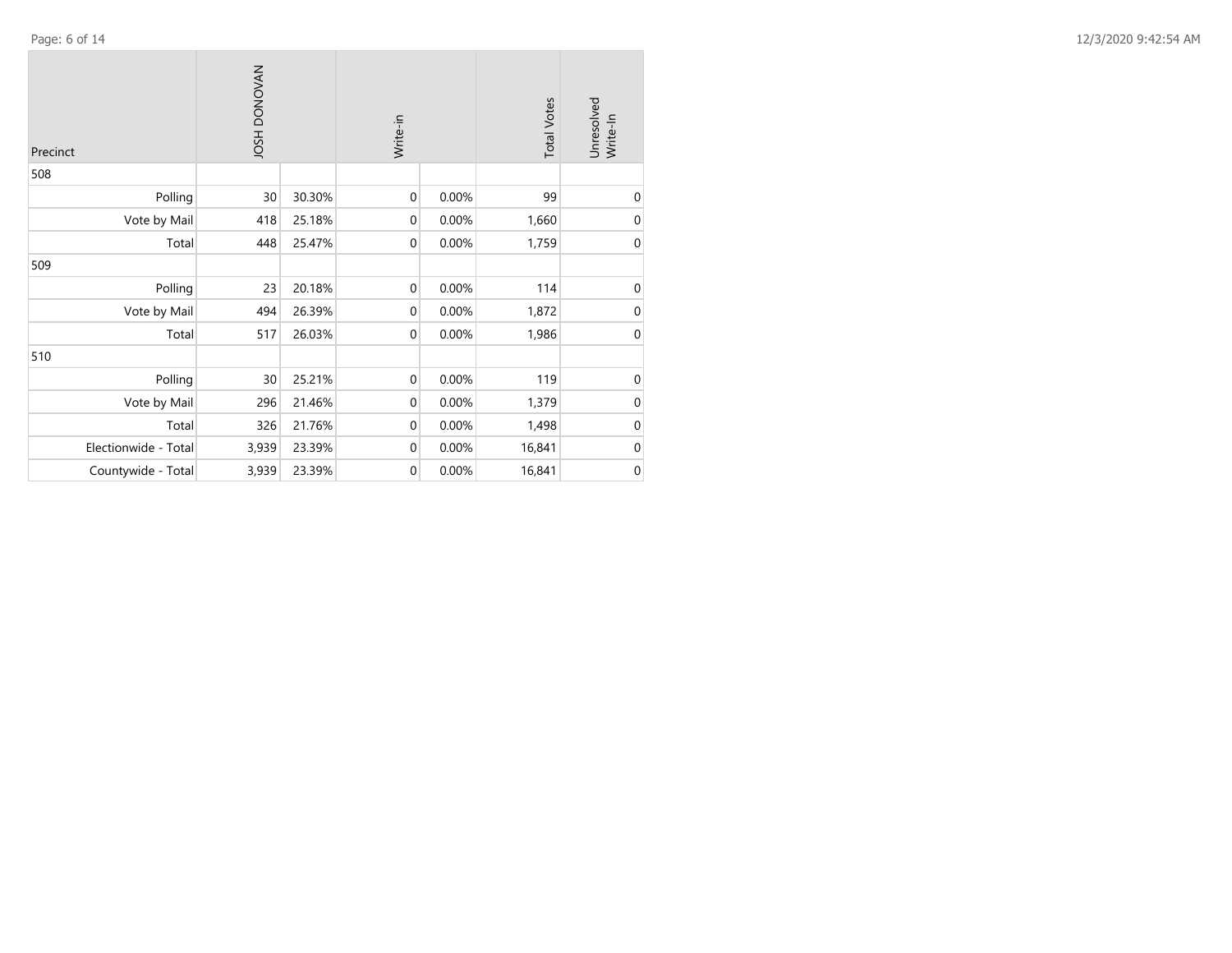# **City Of Atascadero COUNCILMEMBER (Vote for 2)**

| Precinct            | <b>Times Cast</b> | Registered<br>Voters | Undervotes | Overvotes      |
|---------------------|-------------------|----------------------|------------|----------------|
| Countywide          |                   |                      |            |                |
| <b>Electionwide</b> |                   |                      |            |                |
| 501                 |                   |                      |            |                |
| Polling             | 90                | 2,292                | 69         | $\overline{c}$ |
| Vote by Mail        | 2,018             | 2,292                | 1,133      | 12             |
| Total               | 2,108             | 2,292                | 1,202      | 14             |
| 502                 |                   |                      |            |                |
| Polling             | 126               | 2,418                | 85         | 4              |
| Vote by Mail        | 2,085             | 2,418                | 1,153      | 18             |
| Total               | 2,211             | 2,418                | 1,238      | 22             |
| 503                 |                   |                      |            |                |
| Polling             | 110               | 2,459                | 72         | $\mathbf 0$    |
| Vote by Mail        | 2,120             | 2,459                | 1,186      | 16             |
| Total               | 2,230             | 2,459                | 1,258      | 16             |
| 504                 |                   |                      |            |                |
| Polling             | 93                | 1,941                | 80         | $\mathbf 0$    |
| Vote by Mail        | 1,594             | 1,941                | 958        | 10             |
| Total               | 1,687             | 1,941                | 1,038      | 10             |
| 505                 |                   |                      |            |                |
| Polling             | 5                 | 100                  | 6          | $\mathbf 0$    |
| Vote by Mail        | 83                | 100                  | 62         | $\mathbf 0$    |
| Total               | 88                | 100                  | 68         | $\pmb{0}$      |
| 506                 |                   |                      |            |                |
| Polling             | 115               | 2,210                | 88         | $\overline{c}$ |
| Vote by Mail        | 1,880             | 2,210                | 1,181      | 16             |
| Total               | 1,995             | 2,210                | 1,269      | 18             |
| 507                 |                   |                      |            |                |
| Polling             | 129               | 2,253                | 102        | $\pmb{0}$      |
| Vote by Mail        | 1,804             | 2,253                | 1,153      | 6              |
| Total               | 1,933             | 2,253                | 1,255      | 6              |

| Precinct            | CHARLES<br>BOURBEAU |        | BRET HEINEMANN |        |
|---------------------|---------------------|--------|----------------|--------|
| Countywide          |                     |        |                |        |
| <b>Electionwide</b> |                     |        |                |        |
| 501                 |                     |        |                |        |
| Polling             | 24                  | 22.02% | 13             | 11.93% |
| Vote by Mail        | 895                 | 30.96% | 152            | 5.26%  |
| Total               | 919                 | 30.63% | 165            | 5.50%  |
| 502                 |                     |        |                |        |
| Polling             | 43                  | 26.38% | 15             | 9.20%  |
| Vote by Mail        | 896                 | 29.88% | 153            | 5.10%  |
| Total               | 939                 | 29.70% | 168            | 5.31%  |
| 503                 |                     |        |                |        |
| Polling             | 37                  | 25.00% | 11             | 7.43%  |
| Vote by Mail        | 828                 | 27.25% | 197            | 6.48%  |
| Total               | 865                 | 27.15% | 208            | 6.53%  |
| 504                 |                     |        |                |        |
| Polling             | 21                  | 19.81% | 14             | 13.21% |
| Vote by Mail        | 624                 | 28.11% | 136            | 6.13%  |
| Total               | 645                 | 27.73% | 150            | 6.45%  |
| 505                 |                     |        |                |        |
| Polling             | $\overline{c}$      | 50.00% | 0              | 0.00%  |
| Vote by Mail        | 34                  | 32.69% | 5              | 4.81%  |
| Total               | 36                  | 33.33% | 5              | 4.63%  |
| 506                 |                     |        |                |        |
| Polling             | 31                  | 22.14% | 15             | 10.71% |
| Vote by Mail        | 718                 | 28.01% | 161            | 6.28%  |
| Total               | 749                 | 27.71% | 176            | 6.51%  |
| 507                 |                     |        |                |        |
| Polling             | 39                  | 25.00% | 13             | 8.33%  |
| Vote by Mail        | 638                 | 26.05% | 167            | 6.82%  |
| Total               | 677                 | 25.99% | 180            | 6.91%  |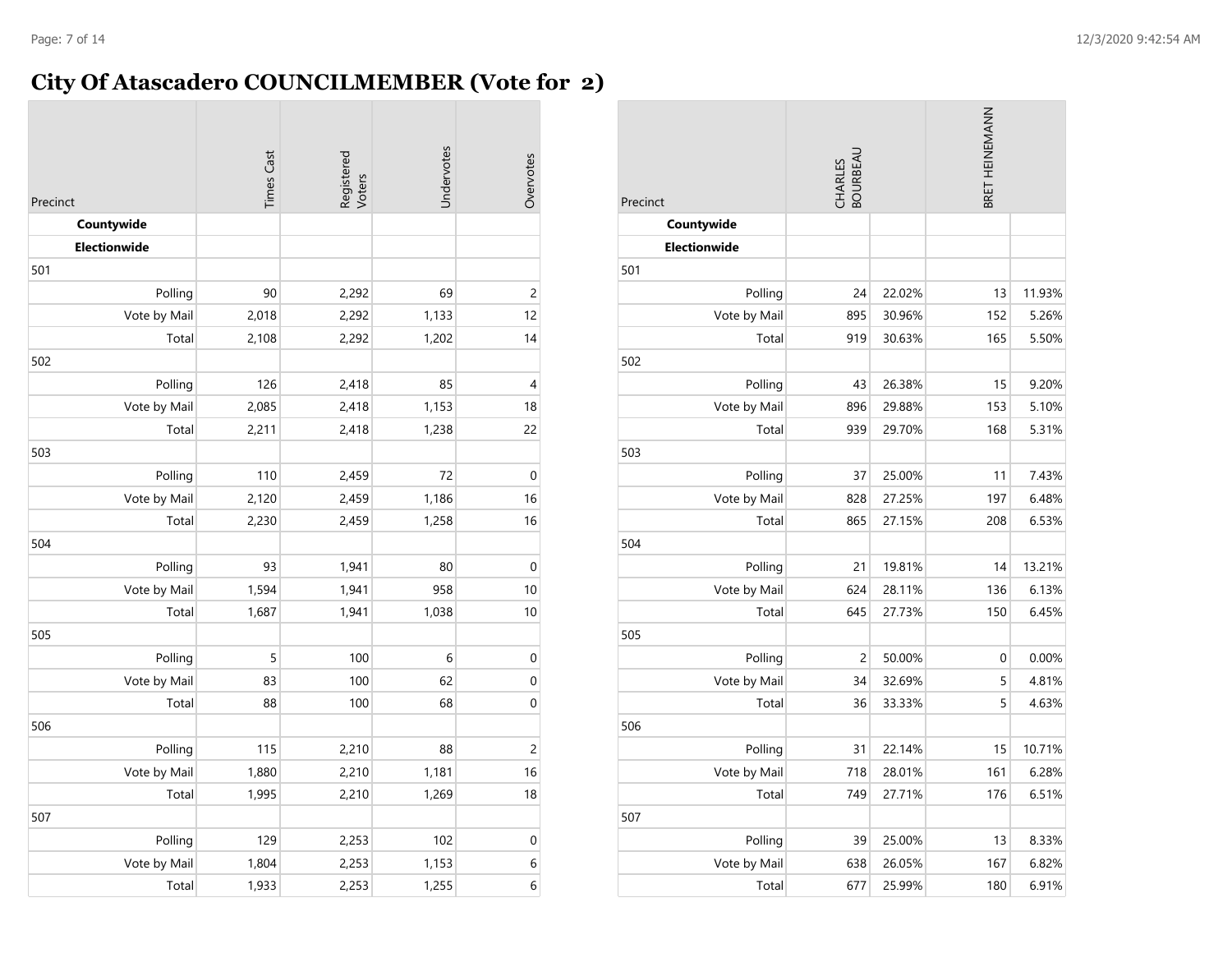| Precinct            | NICHOLAS<br>MATTSON |        | MARK DARIZ   |        | TORI KEEN |        | Write-in         |       | <b>Total Votes</b> | Unresolved<br>Write-In |
|---------------------|---------------------|--------|--------------|--------|-----------|--------|------------------|-------|--------------------|------------------------|
| Countywide          |                     |        |              |        |           |        |                  |       |                    |                        |
| <b>Electionwide</b> |                     |        |              |        |           |        |                  |       |                    |                        |
| 501                 |                     |        |              |        |           |        |                  |       |                    |                        |
| Polling             | 23                  | 21.10% | 28           | 25.69% | 21        | 19.27% | $\mbox{O}$       | 0.00% | 109                | $\boldsymbol{0}$       |
| Vote by Mail        | 509                 | 17.61% | 740          | 25.60% | 595       | 20.58% | $\boldsymbol{0}$ | 0.00% | 2,891              | $\boldsymbol{0}$       |
| Total               | 532                 | 17.73% | 768          | 25.60% | 616       | 20.53% | $\boldsymbol{0}$ | 0.00% | 3,000              | $\boldsymbol{0}$       |
| 502                 |                     |        |              |        |           |        |                  |       |                    |                        |
| Polling             | 27                  | 16.56% | 48           | 29.45% | 30        | 18.40% | $\boldsymbol{0}$ | 0.00% | 163                | $\boldsymbol{0}$       |
| Vote by Mail        | 490                 | 16.34% | 827          | 27.58% | 633       | 21.11% | $\mathbf 0$      | 0.00% | 2,999              | $\boldsymbol{0}$       |
| Total               | 517                 | 16.35% | 875          | 27.67% | 663       | 20.97% | $\mathbf 0$      | 0.00% | 3,162              | $\mbox{O}$             |
| 503                 |                     |        |              |        |           |        |                  |       |                    |                        |
| Polling             | 35                  | 23.65% | 35           | 23.65% | 30        | 20.27% | $\boldsymbol{0}$ | 0.00% | 148                | $\mbox{O}$             |
| Vote by Mail        | 561                 | 18.47% | 760          | 25.02% | 692       | 22.78% | $\boldsymbol{0}$ | 0.00% | 3,038              | $\mbox{O}$             |
| Total               | 596                 | 18.71% | 795          | 24.95% | 722       | 22.66% | $\mathbf 0$      | 0.00% | 3,186              | $\boldsymbol{0}$       |
| 504                 |                     |        |              |        |           |        |                  |       |                    |                        |
| Polling             | 24                  | 22.64% | 21           | 19.81% | 26        | 24.53% | $\pmb{0}$        | 0.00% | 106                | $\boldsymbol{0}$       |
| Vote by Mail        | 448                 | 20.18% | 496          | 22.34% | 516       | 23.24% | $\boldsymbol{0}$ | 0.00% | 2,220              | $\boldsymbol{0}$       |
| Total               | 472                 | 20.29% | 517          | 22.23% | 542       | 23.30% | $\mathbf 0$      | 0.00% | 2,326              | $\boldsymbol{0}$       |
| 505                 |                     |        |              |        |           |        |                  |       |                    |                        |
| Polling             | $\mathbf{1}$        | 25.00% | $\mathbf{1}$ | 25.00% | $\Omega$  | 0.00%  | $\boldsymbol{0}$ | 0.00% | 4                  | $\boldsymbol{0}$       |
| Vote by Mail        | 17                  | 16.35% | 29           | 27.88% | 19        | 18.27% | $\mathbf 0$      | 0.00% | 104                | $\mbox{O}$             |
| Total               | 18                  | 16.67% | 30           | 27.78% | 19        | 17.59% | $\mathbf 0$      | 0.00% | 108                | $\boldsymbol{0}$       |
| 506                 |                     |        |              |        |           |        |                  |       |                    |                        |
| Polling             | 28                  | 20.00% | 37           | 26.43% | 29        | 20.71% | $\boldsymbol{0}$ | 0.00% | 140                | $\boldsymbol{0}$       |
| Vote by Mail        | 487                 | 19.00% | 684          | 26.69% | 513       | 20.02% | $\mathbf 0$      | 0.00% | 2,563              | $\boldsymbol{0}$       |
| Total               | 515                 | 19.05% | 721          | 26.67% | 542       | 20.05% | $\mathbf 0$      | 0.00% | 2,703              | $\boldsymbol{0}$       |
| 507                 |                     |        |              |        |           |        |                  |       |                    |                        |
| Polling             | 30                  | 19.23% | 41           | 26.28% | 33        | 21.15% | $\boldsymbol{0}$ | 0.00% | 156                | $\mbox{O}$             |
| Vote by Mail        | 459                 | 18.74% | 569          | 23.23% | 616       | 25.15% | $\boldsymbol{0}$ | 0.00% | 2,449              | $\boldsymbol{0}$       |
| Total               | 489                 | 18.77% | 610          | 23.42% | 649       | 24.91% | $\mathbf 0$      | 0.00% | 2,605              | $\mbox{O}$             |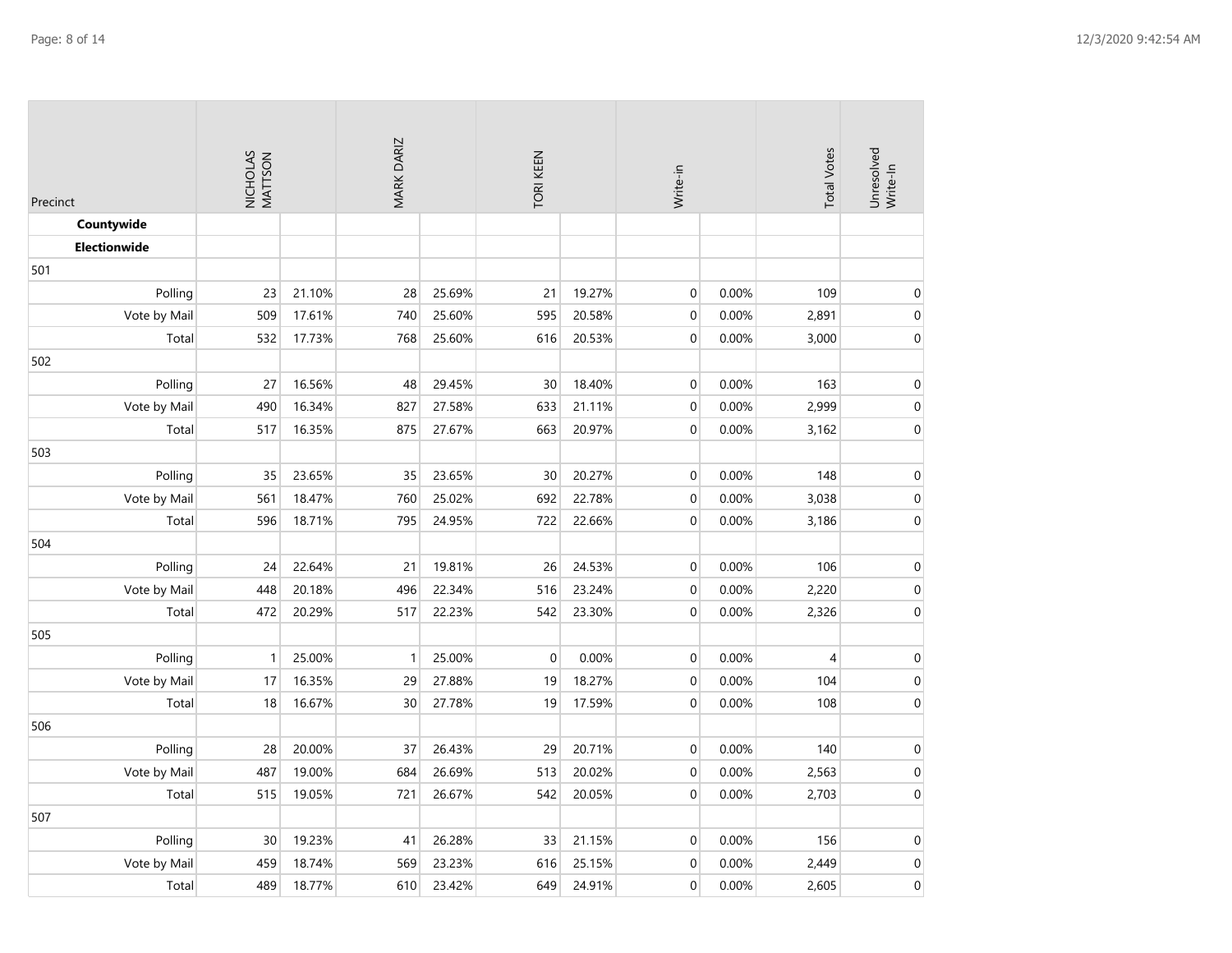| Precinct     | <b>Times Cast</b> | Registered<br>Voters | Undervotes | Overvotes      |
|--------------|-------------------|----------------------|------------|----------------|
| 508          |                   |                      |            |                |
| Polling      | 105               | 2,148                | 92         | $\overline{c}$ |
| Vote by Mail | 1,771             | 2,148                | 1,031      | 16             |
| Total        | 1,876             | 2,148                | 1,123      | 18             |
| 509          |                   |                      |            |                |
| Polling      | 125               | 2,484                | 102        | $\mathbf 0$    |
| Vote by Mail | 2,001             | 2,484                | 1,247      | 20             |
| Total        | 2,126             | 2,484                | 1,349      | 20             |
| 510          |                   |                      |            |                |
| Polling      | 138               | 1,901                | 104        | 0              |
| Vote by Mail | 1,489             | 1,901                | 961        | 6              |
| Total        | 1,627             | 1,901                | 1,065      | 6              |

Electionwide - Total 17,881 20,206 10,865 130 Countywide - Total 17,881 20,206 10,865 130

| Precinct             | CHARLES<br>BOURBEAU |        | BRET HEINEMANN |        |
|----------------------|---------------------|--------|----------------|--------|
| 508                  |                     |        |                |        |
| Polling              | 34                  | 29.31% | 8              | 6.90%  |
| Vote by Mail         | 718                 | 28.78% | 147            | 5.89%  |
| Total                | 752                 | 28.80% | 155            | 5.94%  |
| 509                  |                     |        |                |        |
| Polling              | 30                  | 20.27% | 16             | 10.81% |
| Vote by Mail         | 687                 | 25.12% | 181            | 6.62%  |
| Total                | 717                 | 24.87% | 197            | 6.83%  |
| 510                  |                     |        |                |        |
| Polling              | 32                  | 18.60% | 22             | 12.79% |
| Vote by Mail         | 531                 | 26.40% | 127            | 6.32%  |
| Total                | 563                 | 25.79% | 149            | 6.83%  |
| Electionwide - Total | 6,862               | 27.71% | 1,553          | 6.27%  |
| Countywide - Total   | 6,862               | 27.71% | 1,553          | 6.27%  |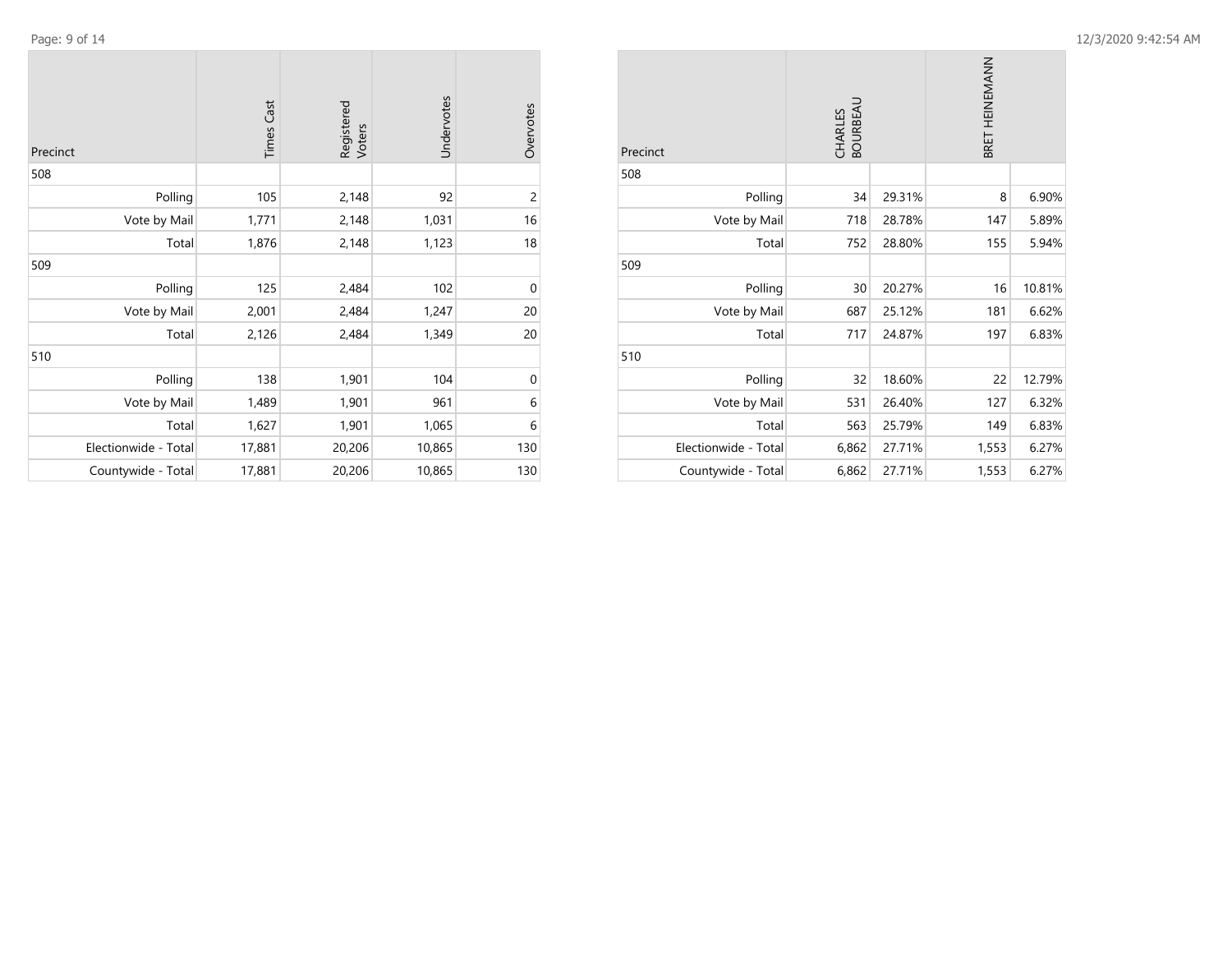| Precinct             | NICHOLAS<br>MATTSON |        | MARK DARIZ |        | TORI KEEN |        | Write-in       |       | <b>Total Votes</b> | Unresolved<br>Write-In |
|----------------------|---------------------|--------|------------|--------|-----------|--------|----------------|-------|--------------------|------------------------|
| 508                  |                     |        |            |        |           |        |                |       |                    |                        |
| Polling              | 25                  | 21.55% | 23         | 19.83% | 26        | 22.41% | $\overline{0}$ | 0.00% | 116                | 0                      |
| Vote by Mail         | 478                 | 19.16% | 583        | 23.37% | 569       | 22.81% | $\overline{0}$ | 0.00% | 2,495              | 0                      |
| Total                | 503                 | 19.26% | 606        | 23.21% | 595       | 22.79% | $\overline{0}$ | 0.00% | 2,611              | 0                      |
| 509                  |                     |        |            |        |           |        |                |       |                    |                        |
| Polling              | 33                  | 22.30% | 42         | 28.38% | 27        | 18.24% | $\overline{0}$ | 0.00% | 148                | 0                      |
| Vote by Mail         | 557                 | 20.37% | 678        | 24.79% | 632       | 23.11% | $\overline{0}$ | 0.00% | 2,735              | 0                      |
| Total                | 590                 | 20.46% | 720        | 24.97% | 659       | 22.86% | $\overline{0}$ | 0.00% | 2,883              | $\mathbf 0$            |
| 510                  |                     |        |            |        |           |        |                |       |                    |                        |
| Polling              | 30                  | 17.44% | 46         | 26.74% | 42        | 24.42% | $\overline{0}$ | 0.00% | 172                | 0                      |
| Vote by Mail         | 342                 | 17.01% | 482        | 23.97% | 529       | 26.31% | $\overline{0}$ | 0.00% | 2,011              | 0                      |
| Total                | 372                 | 17.04% | 528        | 24.19% | 571       | 26.16% | $\overline{0}$ | 0.00% | 2,183              | 0                      |
| Electionwide - Total | 4,604               | 18.59% | 6,170      | 24.91% | 5,578     | 22.52% | $\overline{0}$ | 0.00% | 24,767             | 0                      |
| Countywide - Total   | 4,604               | 18.59% | 6,170      | 24.91% | 5,578     | 22.52% | $\overline{0}$ | 0.00% | 24,767             | 0                      |

 $\sim$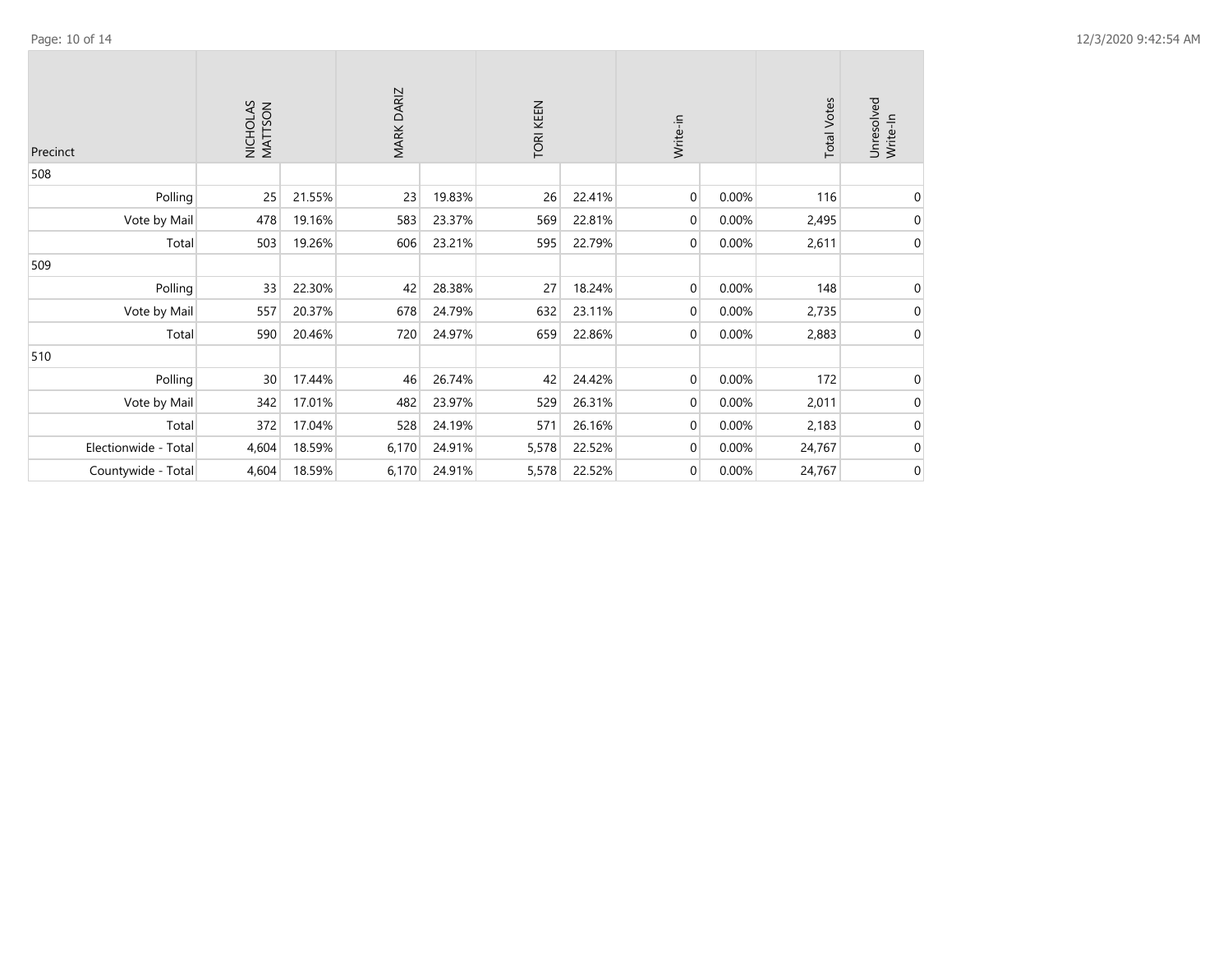### **MEASURE D-20 Atascadero Sales Tax Measure (50 percent+1) (Vote for 1)**

|              |                   | Registered<br>Voters | Undervotes     |              |
|--------------|-------------------|----------------------|----------------|--------------|
| Precinct     | <b>Times Cast</b> |                      |                | Overvotes    |
| Countywide   |                   |                      |                |              |
| Electionwide |                   |                      |                |              |
| 501          |                   |                      |                |              |
| Polling      | 90                | 2,292                | 8              | $\mathbf 0$  |
| Vote by Mail | 2,018             | 2,292                | 105            | $\mathbf 0$  |
| Total        | 2,108             | 2,292                | 113            | $\mathbf 0$  |
| 502          |                   |                      |                |              |
| Polling      | 126               | 2,418                | 3              | $\pmb{0}$    |
| Vote by Mail | 2,085             | 2,418                | 103            | $\mathbf{1}$ |
| Total        | 2,211             | 2,418                | 106            | $\mathbf{1}$ |
| 503          |                   |                      |                |              |
| Polling      | 110               | 2,459                | 5              | $\mathbf 0$  |
| Vote by Mail | 2,120             | 2,459                | 138            | $\mathbf{1}$ |
| Total        | 2,230             | 2,459                | 143            | $\mathbf{1}$ |
| 504          |                   |                      |                |              |
| Polling      | 93                | 1,941                | 9              | $\mathbf{0}$ |
| Vote by Mail | 1,594             | 1,941                | 100            | $\mathbf 0$  |
| Total        | 1,687             | 1,941                | 109            | $\mathbf 0$  |
| 505          |                   |                      |                |              |
| Polling      | 5                 | 100                  | $\overline{c}$ | $\mathbf 0$  |
| Vote by Mail | 83                | 100                  | 3              | $\mathbf{0}$ |
| Total        | 88                | 100                  | 5              | $\mathbf 0$  |
| 506          |                   |                      |                |              |
| Polling      | 115               | 2,210                | 9              | $\pmb{0}$    |
| Vote by Mail | 1,880             | 2,210                | 108            | $\mathbf{1}$ |
| Total        | 1,995             | 2,210                | 117            | $\mathbf{1}$ |
| 507          |                   |                      |                |              |
| Polling      | 129               | 2,253                | 10             | $\mathbf 0$  |
| Vote by Mail | 1,804             | 2,253                | 102            | $\mathbf{1}$ |
| Total        | 1,933             | 2,253                | 112            | $\mathbf{1}$ |

| Precinct            | YES            |        | $\frac{1}{2}$ |        | <b>Total Votes</b> |
|---------------------|----------------|--------|---------------|--------|--------------------|
| Countywide          |                |        |               |        |                    |
| <b>Electionwide</b> |                |        |               |        |                    |
| 501                 |                |        |               |        |                    |
| Polling             | 50             | 60.98% | 32            | 39.02% | 82                 |
| Vote by Mail        | 1,034          | 54.05% | 879           | 45.95% | 1,913              |
| Total               | 1,084          | 54.34% | 911           | 45.66% | 1,995              |
| 502                 |                |        |               |        |                    |
| Polling             | 71             | 57.72% | 52            | 42.28% | 123                |
| Vote by Mail        | 1,081          | 54.57% | 900           | 45.43% | 1,981              |
| Total               | 1,152          | 54.75% | 952           | 45.25% | 2,104              |
| 503                 |                |        |               |        |                    |
| Polling             | 58             | 55.24% | 47            | 44.76% | 105                |
| Vote by Mail        | 1,155          | 58.30% | 826           | 41.70% | 1,981              |
| Total               | 1,213          | 58.15% | 873           | 41.85% | 2,086              |
| 504                 |                |        |               |        |                    |
| Polling             | 65             | 77.38% | 19            | 22.62% | 84                 |
| Vote by Mail        | 885            | 59.24% | 609           | 40.76% | 1,494              |
| Total               | 950            | 60.20% | 628           | 39.80% | 1,578              |
| 505                 |                |        |               |        |                    |
| Polling             | $\overline{c}$ | 66.67% | $\mathbf{1}$  | 33.33% | $\overline{3}$     |
| Vote by Mail        | 37             | 46.25% | 43            | 53.75% | 80                 |
| Total               | 39             | 46.99% | 44            | 53.01% | 83                 |
| 506                 |                |        |               |        |                    |
| Polling             | 53             | 50.00% | 53            | 50.00% | 106                |
| Vote by Mail        | 972            | 54.88% | 799           | 45.12% | 1,771              |
| Total               | 1,025          | 54.61% | 852           | 45.39% | 1,877              |
| 507                 |                |        |               |        |                    |
| Polling             | 85             | 71.43% | 34            | 28.57% | 119                |
| Vote by Mail        | 1,037          | 60.96% | 664           | 39.04% | 1,701              |
| Total               | 1,122          | 61.65% | 698           | 38.35% | 1,820              |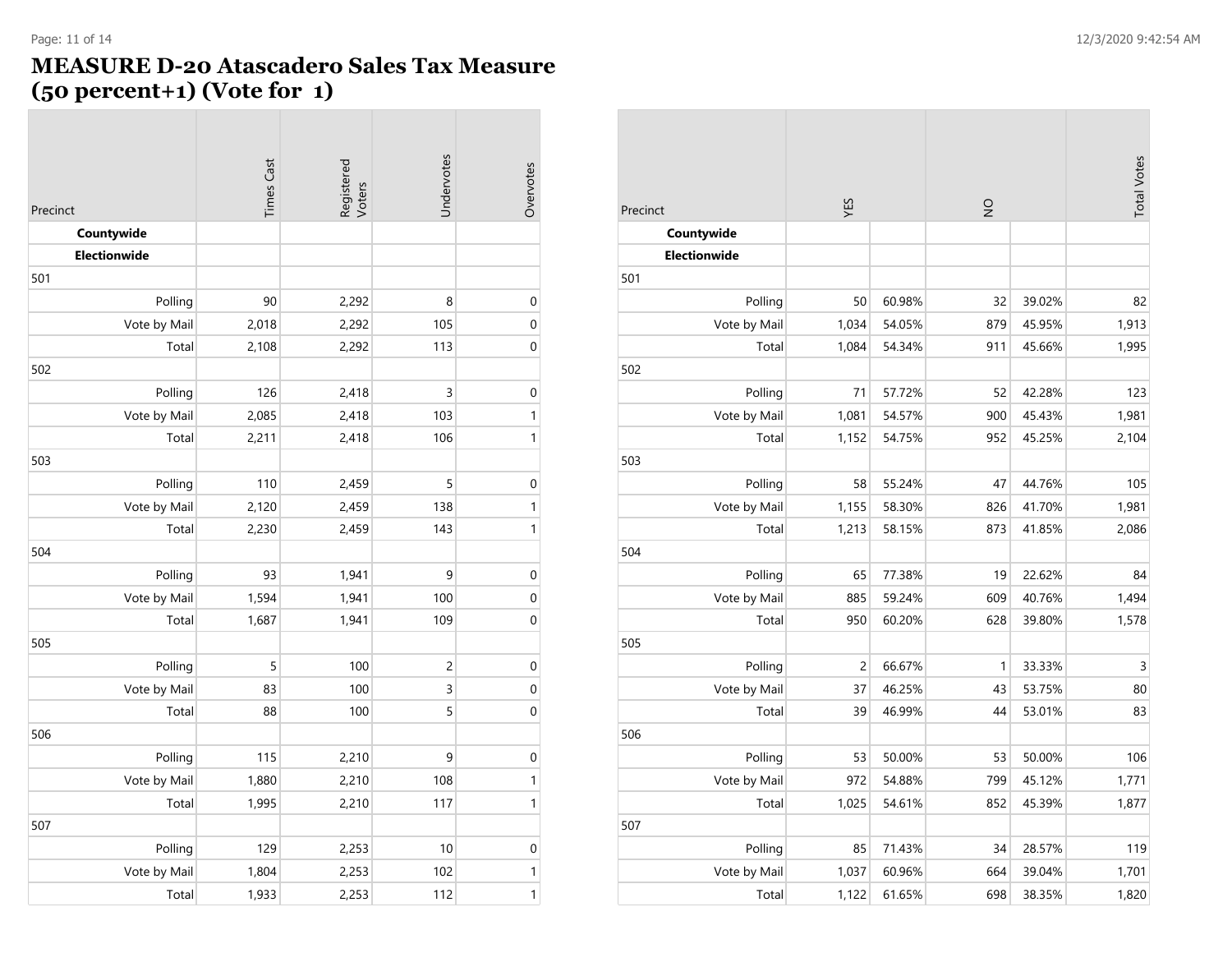| Precinct            | -Inresolv <sub>e</sub> |
|---------------------|------------------------|
| Countywide          |                        |
| <b>Electionwide</b> |                        |
| 501                 |                        |
| Polling             |                        |
| Vote by Mail        |                        |
| Total               |                        |
| 502                 |                        |
| Polling             |                        |
| Vote by Mail        |                        |
| Total               |                        |
| 503                 |                        |
| Polling             |                        |
| Vote by Mail        |                        |
| Total               |                        |
| 504                 |                        |
| Polling             |                        |
| Vote by Mail        |                        |
| Total               |                        |
| 505                 |                        |
| Polling             |                        |
| Vote by Mail        |                        |
| Total               |                        |
| 506                 |                        |
| Polling             |                        |
| Vote by Mail        |                        |
| Total               |                        |
| 507                 |                        |
| Polling             |                        |
| Vote by Mail        |                        |
| Total               |                        |

0

0

0

0

0

0

0

0

0

0

0

0

0

0

0

0

0

0

0

0

0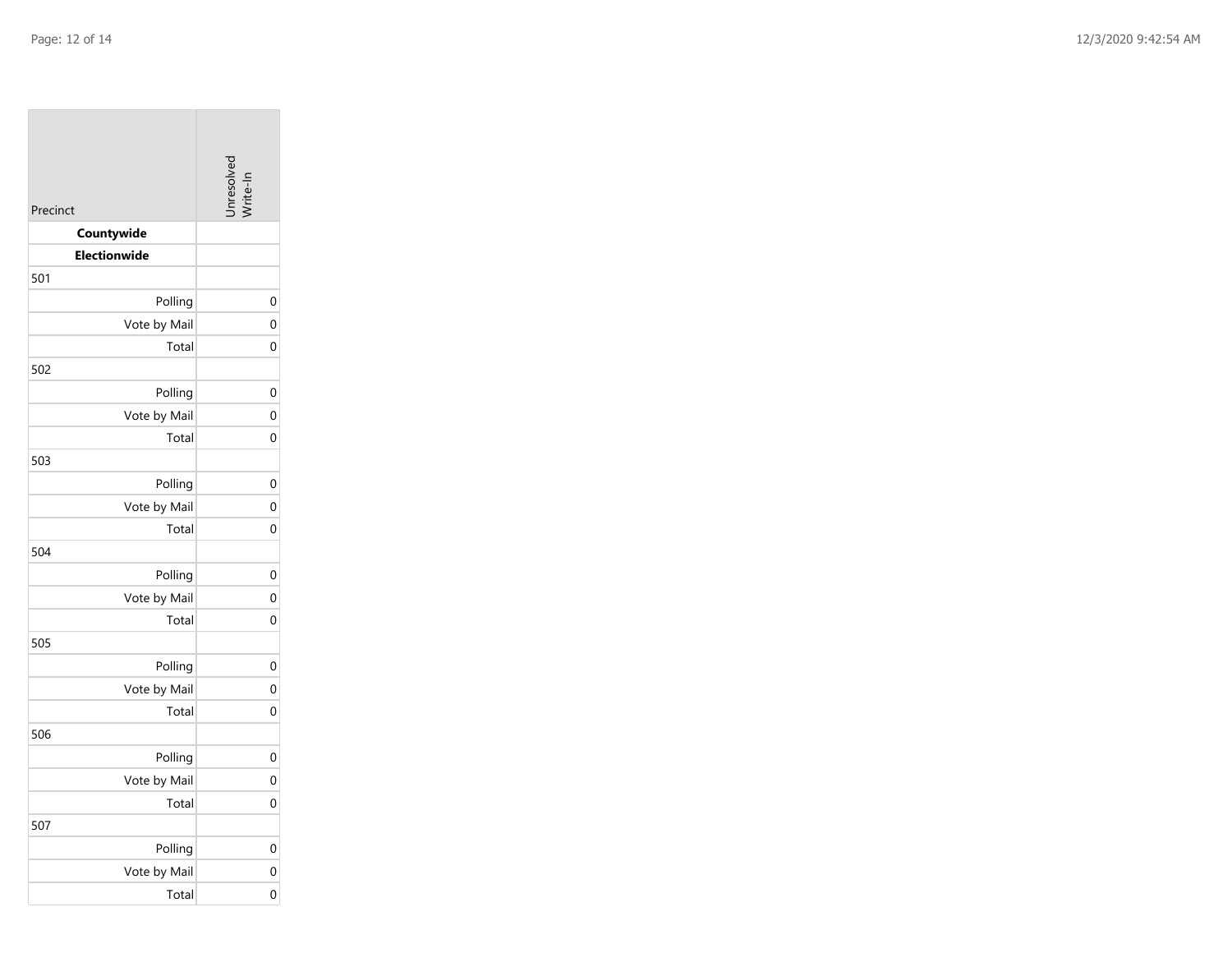| Page: 13 of 14 |               |                      |            |           |              |       |        |               |        | 12/3/2020 9:42:54 AM |
|----------------|---------------|----------------------|------------|-----------|--------------|-------|--------|---------------|--------|----------------------|
| Precinct       | Cast<br>Times | Registered<br>Voters | Undervotes | Overvotes | Precinct     | YES   |        | $\frac{1}{2}$ |        | <b>Total Votes</b>   |
| 508            |               |                      |            |           | 508          |       |        |               |        |                      |
| Polling        | 105           | 2,148                |            | $\Omega$  | Polling      | 54    | 54.55% | 45            | 45.45% | 99                   |
| Vote by Mail   | 1,771         | 2,148                | 107        | 0         | Vote by Mail | 1,006 | 60.46% | 658           | 39.54% | 1,664                |
| Total          | 1,876         | 2,148                | 113        | 0         | Total        | 1,060 | 60.12% | 703           | 39.88% | 1,763                |
| 509            |               |                      |            |           | 509          |       |        |               |        |                      |
| Polling        | 125           | 2,484                | a          | 0         | Polling      | 84    | 72.41% | 32            | 27.59% | 116                  |
| Vote by Mail   | 2,001         | 2,484                | 140        | $\Omega$  | Vote by Mail | 1,130 | 60.72% | 731           | 39.28% | 1,861                |
| Total          | 2,126         | 2,484                | 149        | 0         | Total        | 1,214 | 61.41% | 763           | 38.59% | 1,977                |
| 510            |               |                      |            |           | 510          |       |        |               |        |                      |
| Polling        | 138           | 1,901                | 14         | 0         | Polling      | 91    | 73.39% | 33            | 26.61% | 124                  |

Vote by Mail 1,489 1,901 98 0 Total 1,627 1,901 112 0

Electionwide - Total 17,881 20,206 1,079 4 Countywide - Total 17,881 20,206 1,079 4

| Precinct             | YES   |        | $\frac{1}{2}$ | <b>Total Votes</b> |        |
|----------------------|-------|--------|---------------|--------------------|--------|
| 508                  |       |        |               |                    |        |
| Polling              | 54    | 54.55% | 45            | 45.45%             | 99     |
| Vote by Mail         | 1,006 | 60.46% | 658           | 39.54%             | 1,664  |
| Total                | 1,060 | 60.12% | 703           | 39.88%             | 1,763  |
| 509                  |       |        |               |                    |        |
| Polling              | 84    | 72.41% | 32            | 27.59%             | 116    |
| Vote by Mail         | 1,130 | 60.72% | 731           | 39.28%             | 1,861  |
| Total                | 1,214 | 61.41% | 763           | 38.59%             | 1,977  |
| 510                  |       |        |               |                    |        |
| Polling              | 91    | 73.39% | 33            | 26.61%             | 124    |
| Vote by Mail         | 893   | 64.20% | 498           | 35.80%             | 1,391  |
| Total                | 984   | 64.95% | 531           | 35.05%             | 1,515  |
| Electionwide - Total | 9,843 | 58.60% | 6,955         | 41.40%             | 16,798 |
| Countywide - Total   | 9,843 | 58.60% | 6,955         | 41.40%             | 16,798 |